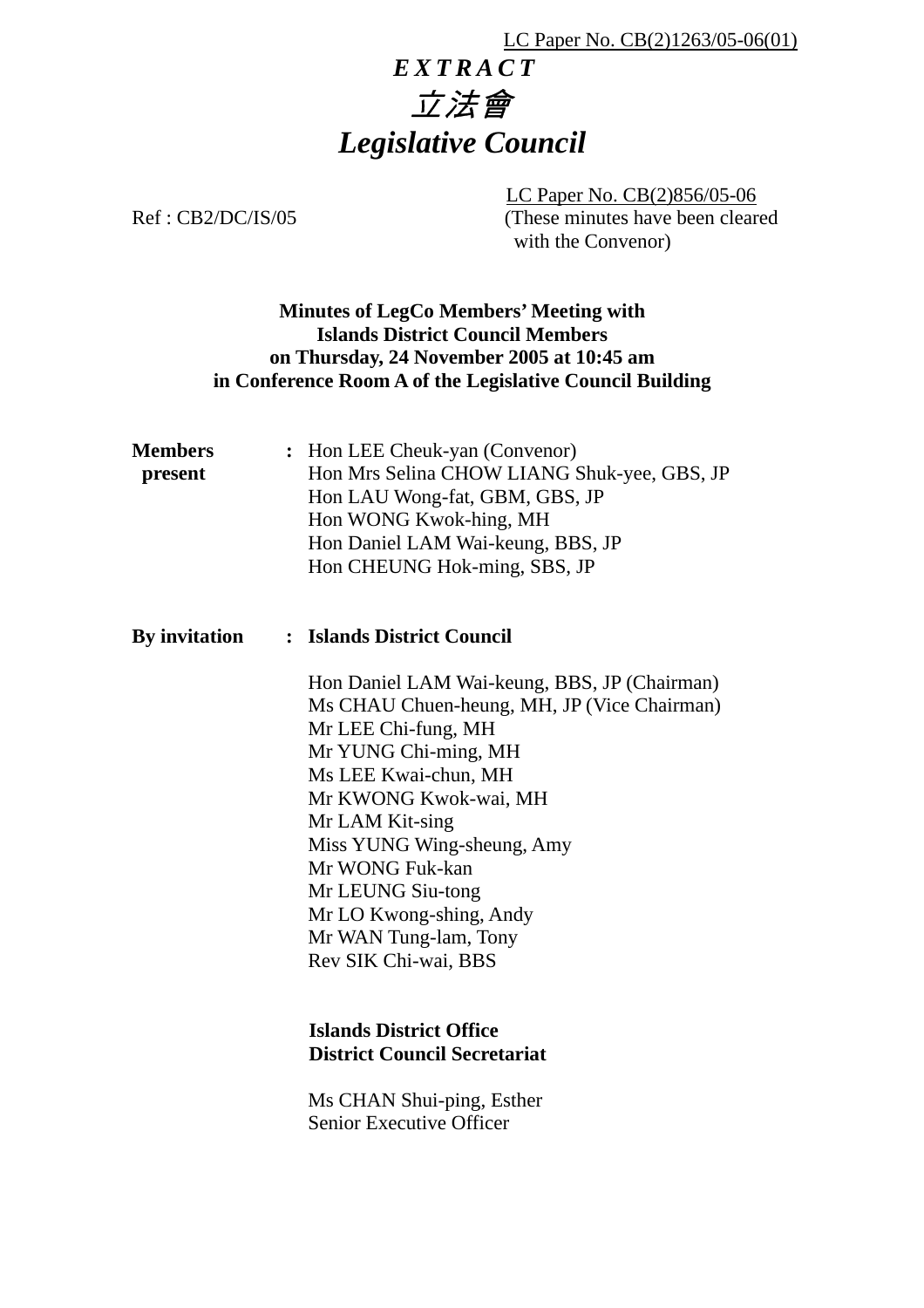| <b>Staff</b> in | : Mrs Sharon TONG            |
|-----------------|------------------------------|
| attendance      | Chief Council Secretary (2)1 |
|                 | Miss Josephine SO            |

Action

Council Secretary (2)1

## **X X X X X X**

### **V. Follow up the outstanding leisure and cultural services projects of the former Municipal Councils - Swimming Pool Complex in Area 2, Tung Chung and Indoor Recreation Centre in Area 17, Tung Chung**

41. Ms CHAU Chuen-heung said that the Administration had confirmed the commencement of construction works for Tung Chung Swimming Pool in Area 2 and Indoor Recreation Centre in Area 17 respectively by 2009 and 2006. Ms CHAU wondered if the Administration could expedite the construction and achieve an early commissioning of the swimming pool and the recreation centre, given that leisure and cultural services (LCS) facilities were seriously lacking in Tung Chung at the moment.

42. Ms CHAU Chuen-heung considered that the Administration should at the same time enhance the existing LCS facilities or develop new and less costly LCS facilities in Tung Chung before the completion of the two major LCS projects. Ms CHAU hoped that the Commission on Poverty could do something to help the youth of Tung Chung, by flexibly deploying the public funds and resources to make LCS facilities immediately available for the district. For example, the Commission could explore the possibility of making use the campus and facilities of secondary schools located in Tung Chung for organising activities or interest classes for the youth after school hours or on holidays.

43. Mr LAM Wai-keung agreed with Ms CHAU that Tung Chung had a serious shortfall of LCS facilities. He hoped that the Administration could draw up some improvement measures to accommodate the present-day as well as future needs of Tung Chung residents.

44. Mr WONG Kwok-hing shared the concerns of IsDC members. Mr WONG considered that the Administration was rather slow in following up the outstanding LCS projects of the former Municipal Councils. He suggested that all the design and planning works at the preliminary planning stage should be carried out in parallel, as that could help advance the projects' completion date. Regarding Ms CHAU's suggestion on opening up the campus and facilities of secondary schools, Mr WONG considered it feasible to help ease the problem.